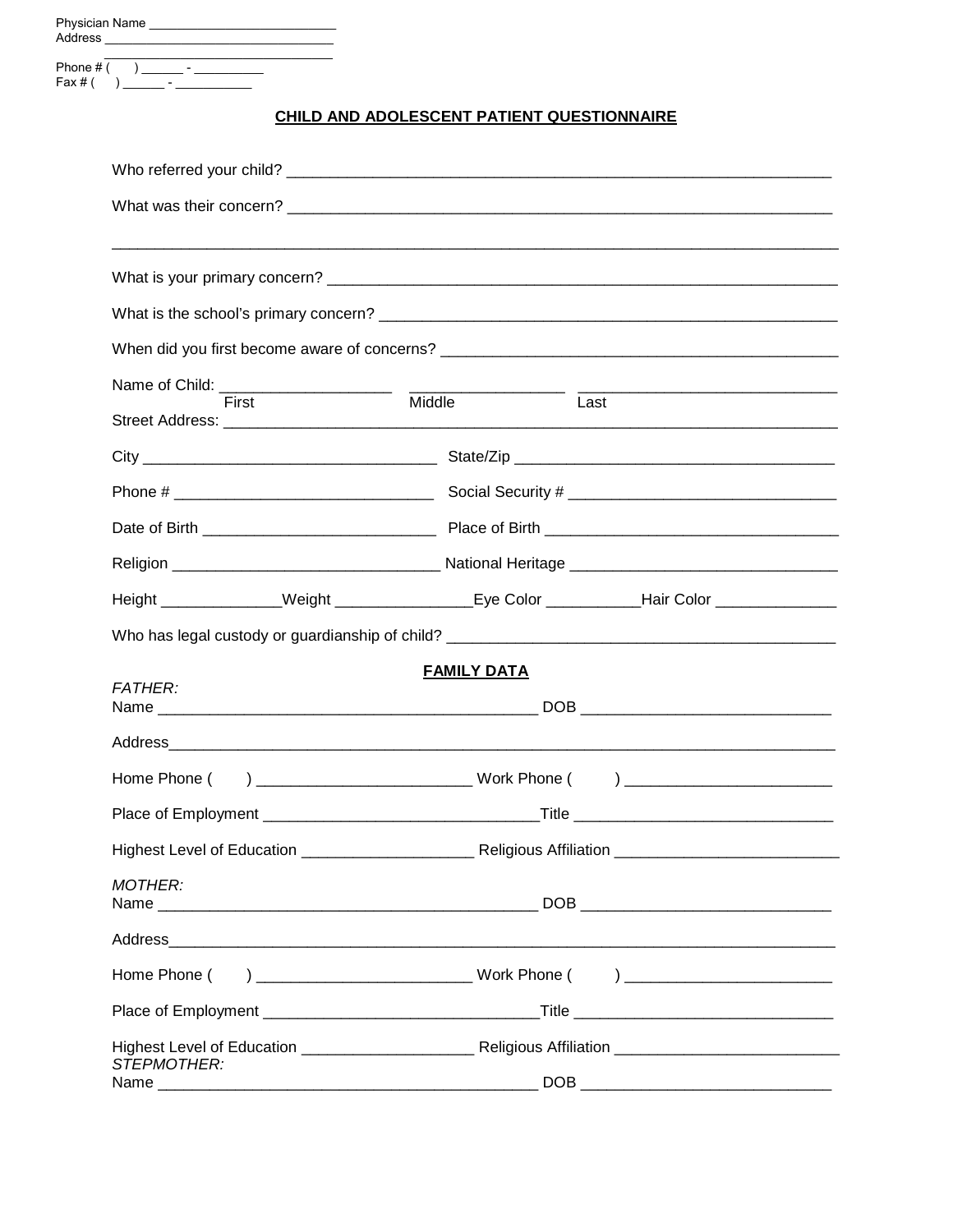|                                  | the control of the control of the control of the control of the control of |                                                                                                                                                                                                                                                                                                                                                  |                                              |
|----------------------------------|----------------------------------------------------------------------------|--------------------------------------------------------------------------------------------------------------------------------------------------------------------------------------------------------------------------------------------------------------------------------------------------------------------------------------------------|----------------------------------------------|
| Fax # ( ) _______ - ____________ |                                                                            |                                                                                                                                                                                                                                                                                                                                                  |                                              |
|                                  |                                                                            |                                                                                                                                                                                                                                                                                                                                                  |                                              |
|                                  |                                                                            |                                                                                                                                                                                                                                                                                                                                                  |                                              |
|                                  |                                                                            |                                                                                                                                                                                                                                                                                                                                                  |                                              |
|                                  |                                                                            |                                                                                                                                                                                                                                                                                                                                                  |                                              |
| STEPFATHER:                      |                                                                            |                                                                                                                                                                                                                                                                                                                                                  |                                              |
|                                  |                                                                            |                                                                                                                                                                                                                                                                                                                                                  |                                              |
|                                  |                                                                            |                                                                                                                                                                                                                                                                                                                                                  |                                              |
|                                  |                                                                            |                                                                                                                                                                                                                                                                                                                                                  |                                              |
|                                  |                                                                            |                                                                                                                                                                                                                                                                                                                                                  |                                              |
|                                  |                                                                            |                                                                                                                                                                                                                                                                                                                                                  |                                              |
|                                  |                                                                            | List on this page in chronological order the names of all children including the applicant, stepbrothers and<br>sisters, half brothers and sisters, and any miscarriages or stillbirths. Also give a brief description of each<br>child. (Birth date, school status, significant characteristics). Please state their relationship to applicant. |                                              |
| <b>NAME</b>                      | <b>RELATIONSHIP TO</b><br><b>YOUR CHILD</b>                                | <b>SEX</b><br><b>DOB</b>                                                                                                                                                                                                                                                                                                                         | <b>EDUCATION AND/OR</b><br><b>OCCUPATION</b> |
|                                  |                                                                            |                                                                                                                                                                                                                                                                                                                                                  |                                              |
|                                  |                                                                            |                                                                                                                                                                                                                                                                                                                                                  |                                              |

2

\_\_\_\_\_\_\_\_\_\_\_\_\_\_\_\_\_\_\_\_\_\_\_\_\_\_\_\_\_\_\_\_\_\_\_\_\_\_\_\_\_\_\_\_\_\_\_\_\_\_\_\_\_\_\_\_\_\_\_\_\_\_\_\_\_\_\_\_\_\_\_\_\_\_\_\_\_\_\_\_\_\_\_\_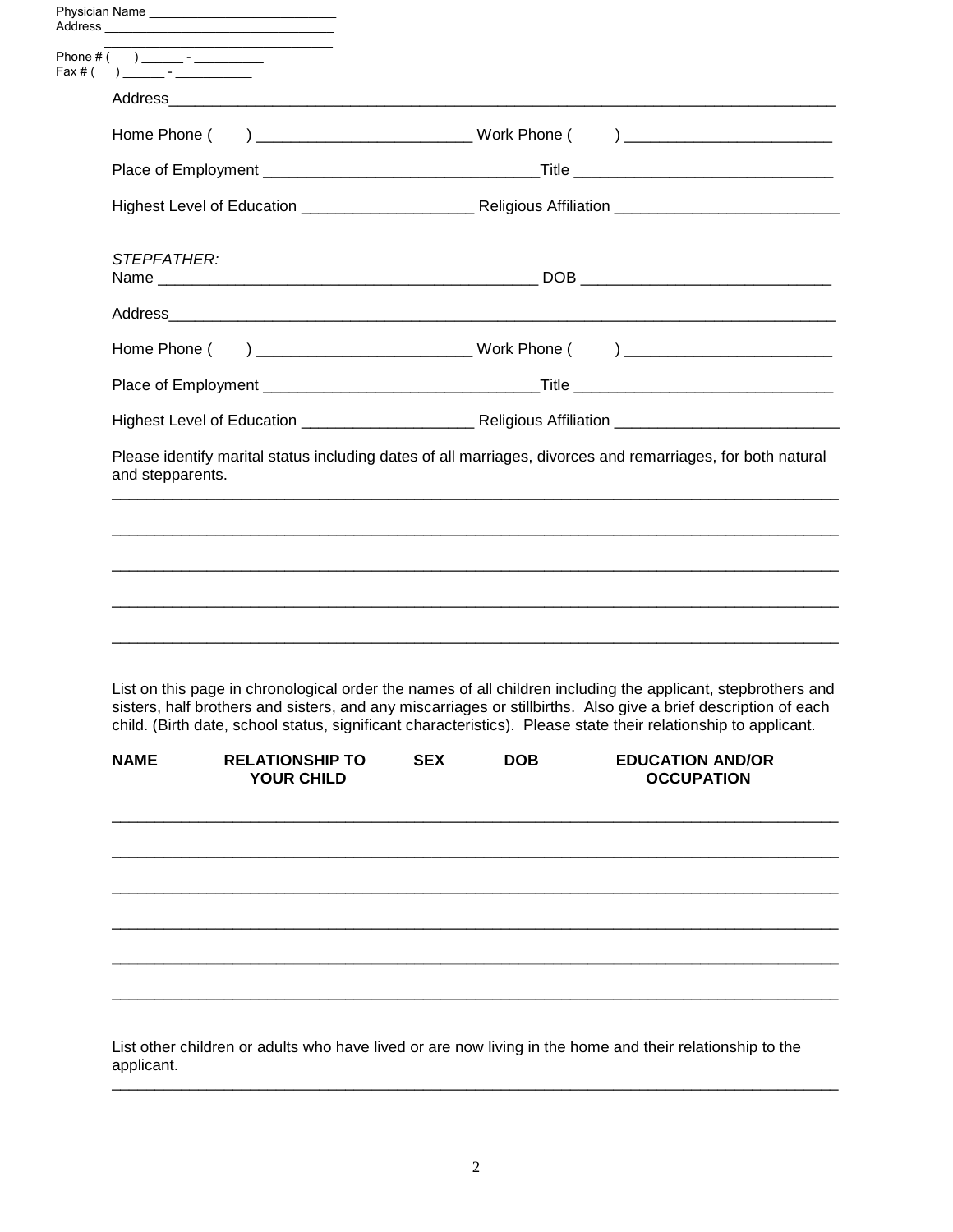|  | Physician Name _________________________________                                                     |  |  |  |  |  |  |  |  |
|--|------------------------------------------------------------------------------------------------------|--|--|--|--|--|--|--|--|
|  |                                                                                                      |  |  |  |  |  |  |  |  |
|  |                                                                                                      |  |  |  |  |  |  |  |  |
|  |                                                                                                      |  |  |  |  |  |  |  |  |
|  |                                                                                                      |  |  |  |  |  |  |  |  |
|  |                                                                                                      |  |  |  |  |  |  |  |  |
|  | List dates of moves and for what reasons.                                                            |  |  |  |  |  |  |  |  |
|  |                                                                                                      |  |  |  |  |  |  |  |  |
|  |                                                                                                      |  |  |  |  |  |  |  |  |
|  |                                                                                                      |  |  |  |  |  |  |  |  |
|  | DEVELOPMENTAL INFORMATION                                                                            |  |  |  |  |  |  |  |  |
|  | Length of Pregnancy ___________________________________Birth Weight _______________________________  |  |  |  |  |  |  |  |  |
|  | Was the pregnancy complicated or involved with drugs or alcohol? __________________________________  |  |  |  |  |  |  |  |  |
|  |                                                                                                      |  |  |  |  |  |  |  |  |
|  | Nature of delivery: ________ Natural ____________Caesarian ______________Breech                      |  |  |  |  |  |  |  |  |
|  |                                                                                                      |  |  |  |  |  |  |  |  |
|  |                                                                                                      |  |  |  |  |  |  |  |  |
|  |                                                                                                      |  |  |  |  |  |  |  |  |
|  | Age of parent at time of birth or adoption: Father ____________________Mother_______________________ |  |  |  |  |  |  |  |  |
|  | Please give age your child: crawled_________, walked_______, talked______, toilet trained_________   |  |  |  |  |  |  |  |  |
|  | What have the significant stressors or traumas been to the family and child?                         |  |  |  |  |  |  |  |  |
|  |                                                                                                      |  |  |  |  |  |  |  |  |
|  |                                                                                                      |  |  |  |  |  |  |  |  |
|  | <b>EDUCATION HISTORY</b>                                                                             |  |  |  |  |  |  |  |  |
|  |                                                                                                      |  |  |  |  |  |  |  |  |
|  | If it is an ungraded class, state approximate grade achieved _________                               |  |  |  |  |  |  |  |  |
|  | If child is not enrolled, name last school attended, grade achieved, date withdrawn.                 |  |  |  |  |  |  |  |  |

List in order of attendance, all school enrollments child has had; also names of tutors, if any. Give name and address. Indicate if it was a public or private school and the grade attended.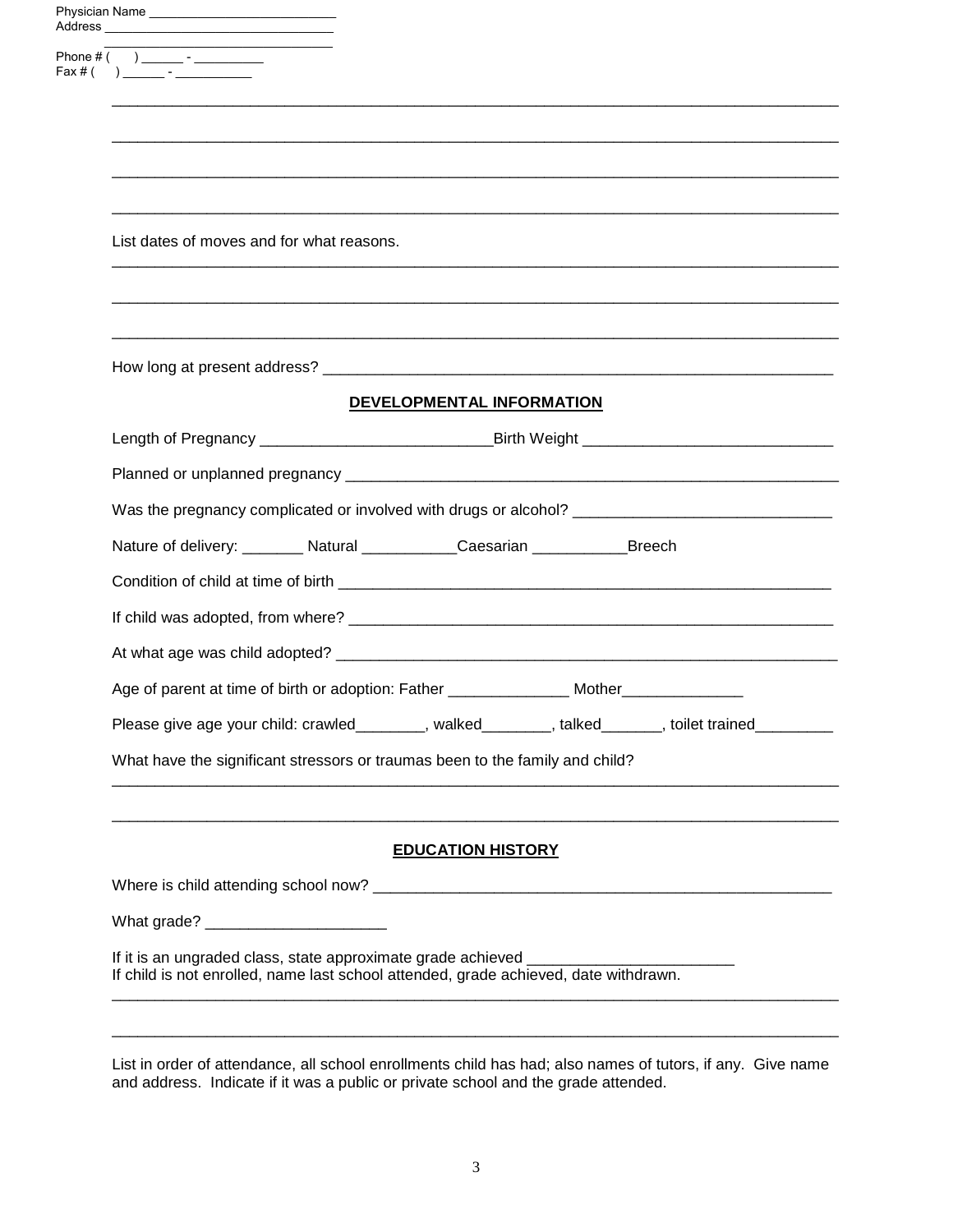|                       | School Address                                                                                    | <b>Public/Private</b>                                                                                                                  | <b>Average Grade Made</b> |
|-----------------------|---------------------------------------------------------------------------------------------------|----------------------------------------------------------------------------------------------------------------------------------------|---------------------------|
|                       |                                                                                                   |                                                                                                                                        |                           |
|                       |                                                                                                   |                                                                                                                                        |                           |
|                       |                                                                                                   |                                                                                                                                        |                           |
|                       | year identification and provisions made.                                                          | Has the child been identified for special education, learning support or emotional support? Please state                               |                           |
|                       |                                                                                                   |                                                                                                                                        |                           |
|                       | Please check those items that pertain to your child:                                              |                                                                                                                                        |                           |
|                       | __ Often fails to finish things he or she starts<br>____ Easily distracted                        |                                                                                                                                        |                           |
|                       | __ Has difficulty concentrating                                                                   |                                                                                                                                        |                           |
|                       | __ Shifts excessively from one activity to another                                                |                                                                                                                                        |                           |
|                       | Frequently is disruptive in class                                                                 |                                                                                                                                        |                           |
|                       | _____ Has difficulty awaiting his/her turn (i.e. games)                                           |                                                                                                                                        |                           |
|                       | Has difficulty sitting still.                                                                     |                                                                                                                                        |                           |
|                       | Impulsive or acts without thinking                                                                |                                                                                                                                        |                           |
|                       | Abusive to animals                                                                                |                                                                                                                                        |                           |
|                       |                                                                                                   | Physically violent towards property (i.e. vandalism, destructive)<br>__ Physically abusive to self (scratches self, suicidal attempts) |                           |
| ___ Firesetting       | __ Stealing, Shoplifting, Breaking and Entering                                                   |                                                                                                                                        |                           |
| <sub>__</sub> Runaway |                                                                                                   |                                                                                                                                        |                           |
| $\equiv$ Lying        |                                                                                                   |                                                                                                                                        |                           |
|                       | ____ Chronic violation of parental limits                                                         |                                                                                                                                        |                           |
|                       |                                                                                                   |                                                                                                                                        |                           |
|                       |                                                                                                   |                                                                                                                                        |                           |
|                       | Any involvement with juvenile court                                                               |                                                                                                                                        |                           |
|                       | Unrealistic fears (Explain) _                                                                     |                                                                                                                                        |                           |
|                       | _____ Acts too young for his/her age                                                              |                                                                                                                                        |                           |
|                       | ____ Clings to adults or too dependent                                                            |                                                                                                                                        |                           |
|                       | ____ Feels no one loves him/her                                                                   |                                                                                                                                        |                           |
|                       | ____ Gets teased a lot                                                                            |                                                                                                                                        |                           |
|                       | ___ Complains of loneliness                                                                       |                                                                                                                                        |                           |
|                       | __ Demands a lot of attention                                                                     |                                                                                                                                        |                           |
|                       | <b>Easily made jealous</b>                                                                        |                                                                                                                                        |                           |
|                       | ____ Refusal to attend school                                                                     |                                                                                                                                        |                           |
|                       | Avoidance of being left alone<br>______ Excessive need for reassurance                            |                                                                                                                                        |                           |
|                       |                                                                                                   |                                                                                                                                        |                           |
|                       |                                                                                                   |                                                                                                                                        |                           |
|                       | _____ Very self-conscious or easily embarrasses<br>______ Often appears tense and unable to relax |                                                                                                                                        |                           |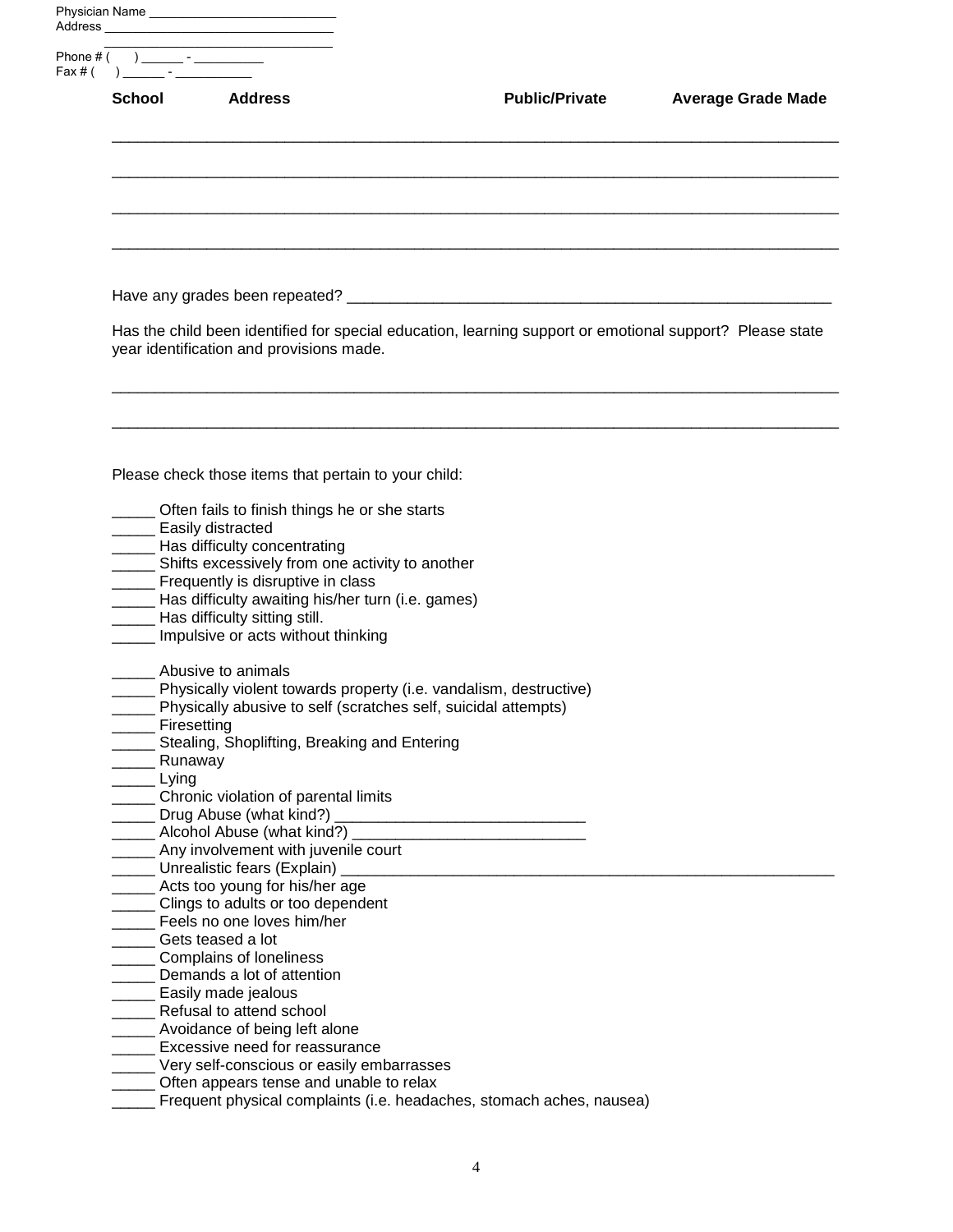|           | Phone $\#\overline{(\ )\ \_\_\_\_\_\_}$                                                                      |
|-----------|--------------------------------------------------------------------------------------------------------------|
| Fax $#$ ( |                                                                                                              |
|           |                                                                                                              |
|           | ____ Overly concerned with future events<br>__ Nervous mannerisms (i.e. nail biting, thumb sucking, rocking) |
|           | __ Feelings of inadequacy                                                                                    |
|           | Panic – feelings of intense fear/discomfort with palpitations, tremors, shortness of breath, choking         |
|           | feelings, etc.                                                                                               |
|           | Obsessions – unwanted ideas, images or impulses that intrude on thinking against your wishes                 |
|           | and efforts to resist them. (Fear of contamination, recurring doubts about danger, extreme                   |
|           | concern with order, symmetry or exactness).                                                                  |
|           | _____ Can't get his/her mind off certain thoughts                                                            |
|           | ____ Fears he/she may do something bad                                                                       |
|           | Fears she/he has to be perfect                                                                               |
|           |                                                                                                              |
|           |                                                                                                              |
|           | --- Hallucinations - visual or auditory-Describe                                                             |
|           | Inappropriate expression of feelings (i.e. laughing at something sad)                                        |
|           | ______ Concern that people are out to get him/her                                                            |
|           | _____ Severe mood changes (i.e. very sad to very happy)                                                      |
|           | ______ Often appears sad                                                                                     |
|           | _______ Confused or seems to be in a fog<br>_____ Day dreams or gets lost in his/her thoughts                |
|           | _____ Doesn't seem to have much energy                                                                       |
|           | _______ Social withdrawal                                                                                    |
|           | ______ Overtired                                                                                             |
|           | Pessimistic outlook toward the future                                                                        |
|           | _____ Excessive tearfulness or crying                                                                        |
|           | ____ Recurrent thoughts about death or preoccupation with death                                              |
|           | __ Suicidal thoughts or verbalized intentions                                                                |
|           | ______ Concerns about sexual identity                                                                        |
|           | Sexually promiscuous                                                                                         |
|           | _____ Inappropriate sexual behavior (Explain) __________________________________                             |
|           |                                                                                                              |
|           | ____ Poor relationship with parents                                                                          |
|           | ______ Sibling rivalry                                                                                       |
|           | _____ Negative peer associates-hangs with others that get in trouble                                         |
|           | _ Argues a lot, bragging, boasting                                                                           |
|           | Mean to others                                                                                               |
|           | Has difficulty making or keeping friends                                                                     |
|           | Does not associate with people his or her own age                                                            |
|           | Avoids unfamiliar social situations                                                                          |
|           | ____ Is easily led by others                                                                                 |
|           | ____ Has difficulty participating in organized activities (sports)                                           |
|           | Avoids competitive situations                                                                                |
|           | Sleep difficulties (i.e. sleepwalking, restless, inability to fall asleep or sleeps too much)                |
|           | Eating difficulties (i.e. has difficulty keeping food down, overeats, does not have much of an               |
|           | appetite, fear of trying new foods, tremendous concern about weight).                                        |
|           | Poor personal hygiene (does not keep self clean or take an interest in appearance)                           |
|           | ____ Enuretic (urinates during the day or night on self)                                                     |
|           | __ Encopretic (soils self)                                                                                   |
|           | Deliberately harms self                                                                                      |
|           | __ Tics (sudden rapid, recurrent motor movements or vocalizations)                                           |
|           | Behaves like the opposite sex                                                                                |
|           |                                                                                                              |
|           | PSYCHIATRIC/PSYCHOLOGICAL/MEDICAL                                                                            |

List all doctors and mental health professionals who have examined and/or treated your child. Please give name, address and phone number for each.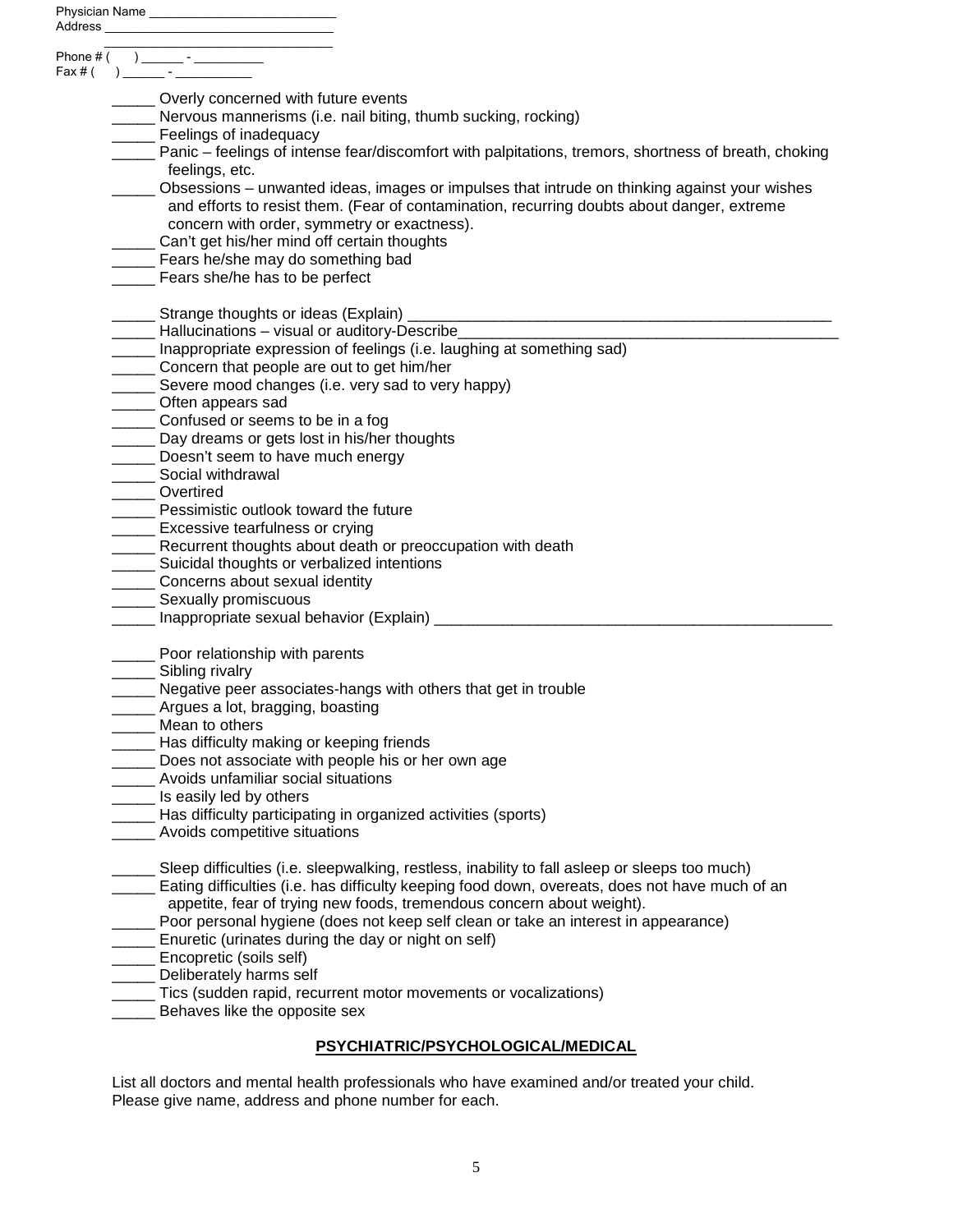| Physician Name                                                                                                                                                          |  |  |  |  |  |  |  |  |
|-------------------------------------------------------------------------------------------------------------------------------------------------------------------------|--|--|--|--|--|--|--|--|
|                                                                                                                                                                         |  |  |  |  |  |  |  |  |
|                                                                                                                                                                         |  |  |  |  |  |  |  |  |
|                                                                                                                                                                         |  |  |  |  |  |  |  |  |
|                                                                                                                                                                         |  |  |  |  |  |  |  |  |
|                                                                                                                                                                         |  |  |  |  |  |  |  |  |
| Medications your child has been on in the past for mood or behavior:                                                                                                    |  |  |  |  |  |  |  |  |
|                                                                                                                                                                         |  |  |  |  |  |  |  |  |
| What medication(s) is your child taking now?                                                                                                                            |  |  |  |  |  |  |  |  |
| List any allergic reactions to medications:                                                                                                                             |  |  |  |  |  |  |  |  |
| List any allergies that your child may have and how it is treated.                                                                                                      |  |  |  |  |  |  |  |  |
| If your child has ever been <b>hospitalized</b> please explain when and for what reason.<br><b>Name of Hospital</b><br><b>Date</b><br><b>Diagnosis</b>                  |  |  |  |  |  |  |  |  |
| Has this child ever been exposed to abuse? Please state whether it is/was physical, emotional or sexual<br>and whether he was the object to the abuse or exposed to it. |  |  |  |  |  |  |  |  |

Nausea or vomiting<br>Drug or alcohol abuse<br>Diarrhea (frequently) **Heart Disease** Concussions Nervous disorders Neurological testing